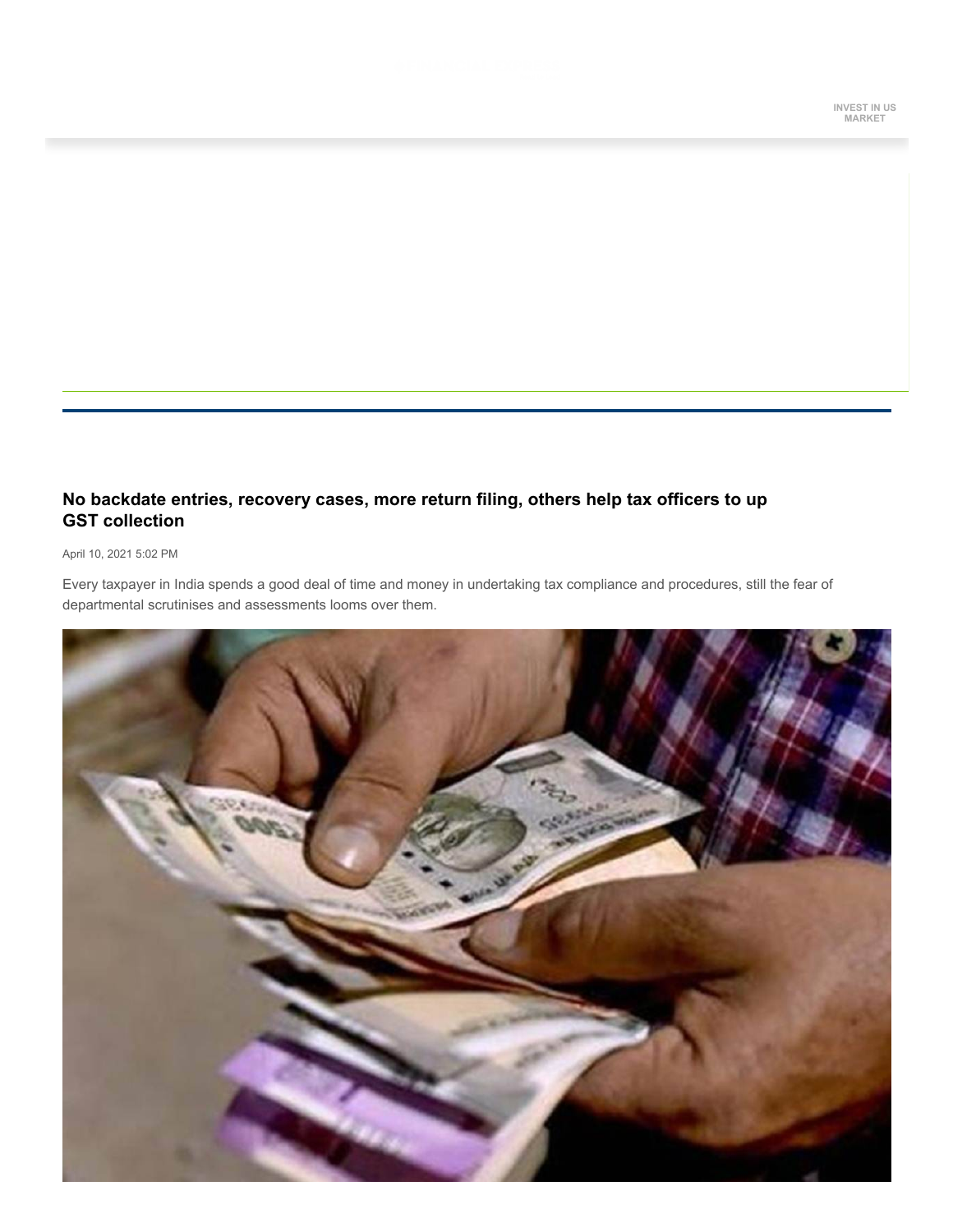#### *By* **Rajat Mohan**

Every taxpayer in India spends a good deal of time and money in undertaking tax compliance and procedures, still the fear of departmental scrutinises and assessments looms over them. World Bank Doing Business 2020 Indicators states that India is ranked at 115 in the case of paying taxes. Average Indian taxpayer spends 254 hours per year in paying taxes as against 49 hours per year spent is best practices around the world. Even though Indian taxpayers spend so much time paying taxes still, the economic survey of 2018 suggests that more than two lakh tax cases, were pending at various forums across the country, which amounted to nearly 4.7% of the total Indian GDP.

### **RELATED NEWS**

How India is leading by example with its [faceless E-assessment](https://www.financialexpress.com/economy/how-india-is-leading-by-example-with-its-faceless-e-assessment-system-for-income-tax/2247824/) system for income tax

Petrol, diesel price today 17 April 2021: [Fuel cost steady for 2nd](https://www.financialexpress.com/market/commodities/petrol-diesel-price-today-17-april-2021-fuel-cost-steady-for-2nd-day-check-rates-in-mumbai-delhi-up-pune/2234859/) day; check rates in Mumbai, Delhi, UP, Pune

System generated returns under GST to accelerate digitization; [more GST reforms may](https://www.financialexpress.com/economy/system-generated-returns-under-gst-to-accelerate-digitization-more-gst-reforms-may-boost-taxpayer-confidence/2230504/) boost taxpayer confidence

It is also known that the department loses nearly 65% of the cases, and the success ratio of the department is continuously decreasing. One of the reasons for such facts and figures from some of the tax collectors is the lack of faith in selfassessment. There have been instances of tax officers undertaking licentious measures to collect taxes leading to litigations and incongruous tax demands.

## **Here are the few measures taken by tax officers under the GST regime to push up the tax collections**

**Increasing return compliance:** Tax officers are pushing the taxpayers to file tax returns on time. By this measure, the government will be able to collect more taxes and interest from the non-filers and habitual latefilers of returns.

**Top taxpayer follow-up:** Tax authorities are making a list of the top 100-300 taxpayers in the tax office for FY 2019-20 with their GST cash payment and comparing the same with the GST actually deposited by them in the last four months. Based on this list, taxpayers who have shown an average decline in the tax of more than the specified % will be contacted personally by the tax officers for contributing better to the exchequer. Tax officers would also identify reasons for the decline and document the same for reporting to senior officers. This measure is helping the authorities to collect more taxes and increasing the revenue.

**Mismatch cases:** GSTR-1 is a monthly or quarterly return which states the details of all outward supplies. GSTR-3B is a selfassessment return which states the details for Outward Supplies and Inward Supplies. GSTR-3B is required to be filed monthly irrespective of the turnover. Any difference in the output tax liability in GSTR-1 and GSTR-3B will attract interest and penalty. Tax officers are rampantly issuing notices in GSTR-1 and GSTR-3B cases, where there is a mismatch for any tax period. Tax officers are pushing the taxpayers that difference/ mismatch should be disposed of in cash to the exchequer. A similar tactic is also adopted for the mismatch between input tax credit availed in GSTR-3B and input tax credit auto-drafted in GSTR- 2A/2B.

**Recovery cases:** Where the tax demand remains pending and also objection has not been preferred by the taxpayer, tax department will initiate recovery proceedings followed by attachment proceedings.

**Assessment proceedings under VAT Act:** A large number of assessment cases related to CST and VAT mismatch are still pending in various offices, all of which are planned to be finalised soon.

**GST officer will now upload recoveries of excise and service tax in GST liability register:** CBIC issued Departmental advisory for tracking legacy arrears in recovery module for recoveries under Central Excise Act 1944 and Finance Act 1994. Legacy arrears will now be uploaded electronically on the common portal and creating demand in the Electronic Liability Ledger Part II. Jurisdictional officers would now use these demands to track every taxpayer and ensure the collection at the earliest.